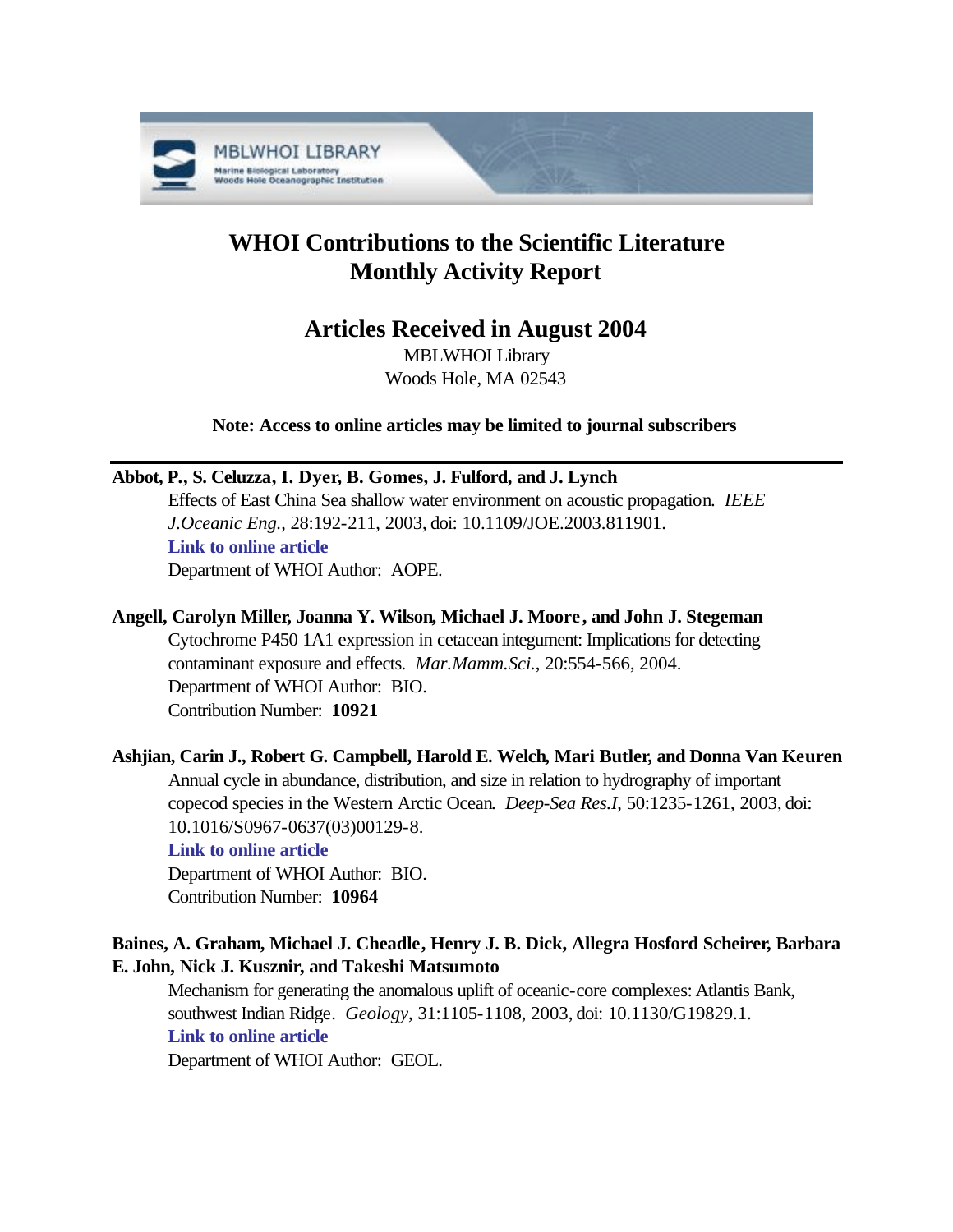## **Band-Schmidt, Christine Johanna, Emily L. Lilly, and Donald M. Anderson**

Identification of *Alexandrium affine* and *A. margalefii* (Dinophyceae) using DNA sequencing and LSU rDNA-based RFLP-PCR assays. *Phycologia*, 42(3):261-268, 2003. Department of WHOI Author: BIO. Contribution Number: **10743**

# **Becker, Kyle M., Subramaniam D. Rajan, and George V. Frisk**

Results from the Geoacoustic Inversion Techniques Workshop using modal inverse methods. *IEEE J.Oceanic Eng.*, 28:331-341, 2003, doi: 10.1109/JOE.2003.816676. **[Link to online article](http://dx.doi.org/10.1109/JOE.2003.816676)** Department of WHOI Author: AOPE. Contribution Number: **10690**

## **Berg, Gry Mine, Daniel J. Repeta, and Julie LaRoche**

The role of picoeukaryote Aureococcus anophagefferens in cycling of marine high-molecular weight dissolved organic nitrogen. *Limnol.Oceanogr.*, 48:1825-1830, 2003. Department of WHOI Author: MCG.

# **Bernhard, Joan M., Jessica K. Blanks, Christopher J. Hintz, and G. Thomas Chandler**

Use of the fluorescent calcite marker calcein to label foraminiferal tests. *J.Foraminiferal Res.*, 34:96-101, 2004. Department of WHOI Author: GEOL.

# **Bonfils, Celine, Inez Fung, Scott Doney, and Jasmin John**

On the detection of summertime terrestrial photosynthetic variability from its atmospheric signature. *Geophys.Res.Lett.*, 31,L09207,doi:10.1029/2004GL019453, 2004, doi: 10.1029/2004GL019453.

#### **[Link to online article](http://dx.doi.org/10.1029/2004GL019453)**

Department of WHOI Author: MCG. Contribution Number: **11077**

#### **Canales, J. P., B. E. Tucholke, and J. A. Collins**

Seismic reflection imaging of an oceanic detachment fault: Atlantis megamullion (Mid-Atlantic Ridge, 30°10'N). *Earth Planet.Sci.Lett.*, 222:543-560, 2004, doi: 10.1016/j.epsl.2004.02.023. **[Link to online article](http://dx.doi.org/10.1016/j.epsl.2004.02.023)** Department of WHOI Author: GEOL. Contribution Number: **11087**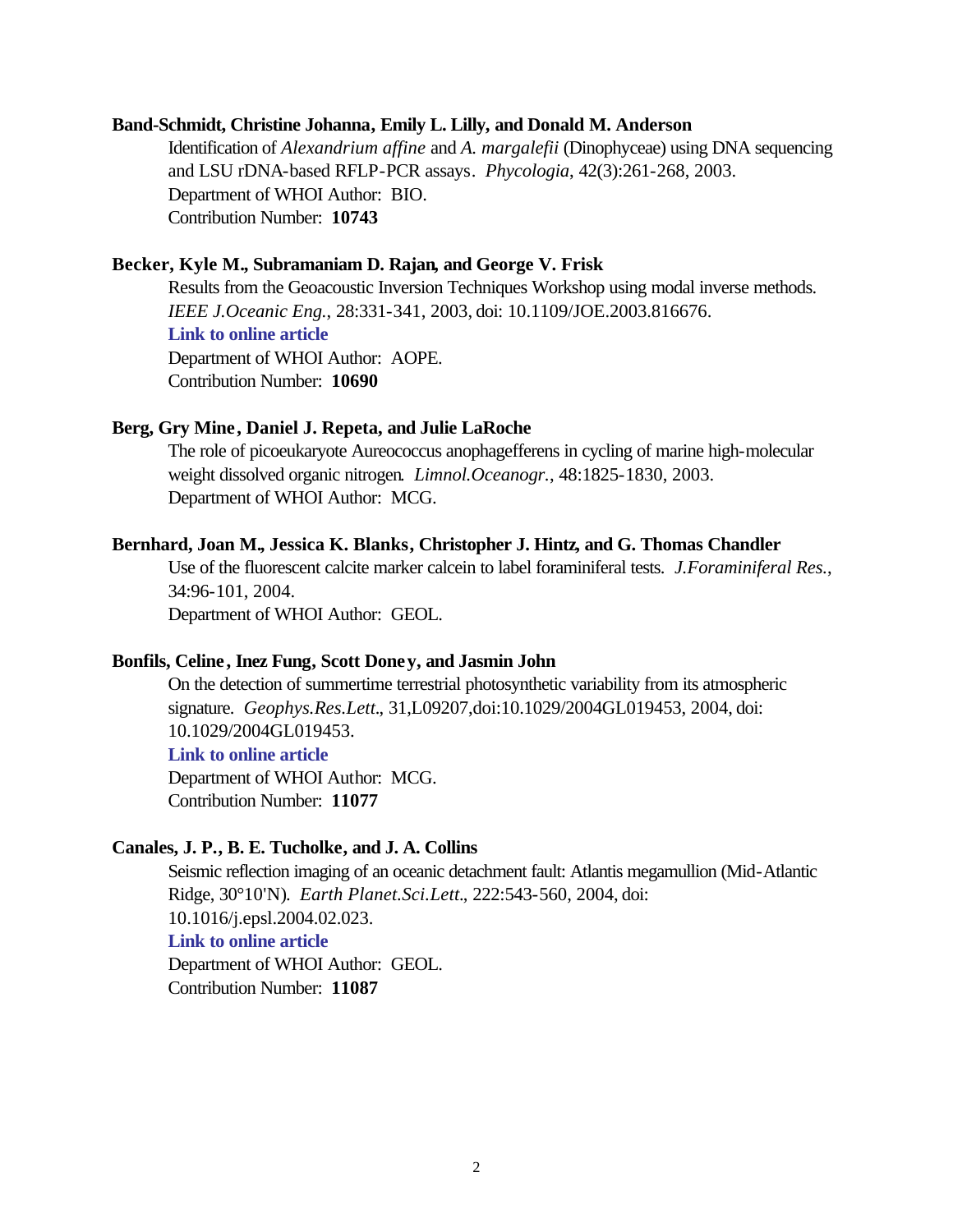#### **Caswell, Hal, and Takenori Takada**

Elasticity analysis of density-dependent matrix population models: The invasion exponent and its substitutes. *Theor.Popul.Biol.*, 65:401-411, 2004, doi: 10.1016/j.tpb.2003.09.007. **[Link to online article](http://dx.doi.org/10.1016/j.tpb.2003.09.007)** Department of WHOI Author: BIO. Contribution Number: **11147**

#### **Caswell, Hal, Takenori Takada, and Christine M. Hunter**

Sensitivity analysis of equilibrium in density-dependent matrix population models. *Ecology Lett.*, 7:380-387, 2004, doi: 10.1111/j.1461-0248.2004.00595.x. **[Link to online article](http://dx.doi.org/10.1111/j.1461-0248.2004.00595.x)** Department of WHOI Author: BIO. Contribution Number: **11110**

#### **Churchill, James H., Elise A. Ralph, Angela M. Cates, Judith W. Budd, and Noel R. Urban**

Observations of a negatively buoyant river plume in a large lake. *Limnol.Oceanogr.*, 48:884- 894, 2003.

Department of WHOI Author: PO. Contribution Number: **10492**

#### **Clift, Peter, and Paola Vannucchi**

Controls on tectonic accretion versus erosion in subduction zones: Implications for the origin and recycling of the continental crust. *Rev.Geophys.*, 42,RG2001,doi:10.1029/2003RG000127, 2004, doi: 10.1029/2003RG000127. **[Link to online article](http://dx.doi.org/10.1029/2003RG000127)** Department of WHOI Author: GEOL.

**Coale, Kenneth H., Kenneth S. Johnson, Francisco P. Chavez, Ken O. Buesseler, Richard T. Barber, Mark A. Brzezinski, William P. Cochlan, Frank J. Millero, Paul G. Falkowski, James E. Bauer, Rik H. Wanninkhof, Raphael M. Kudela, Mark A. Altabet, Burke E. Hales, Taro Takahashi, Michael R. Landry, Robert R. Bidigare, Xiujun Wang, Zanna Chase, et al** Southern Ocean iron enrichment experiment: Carbon cycling in high- and low-Si waters. *Science*, 304:408-414, 2004, doi: 10.1126/science.1089778. **[Link to online article](http://dx.doi.org/10.1126/science.1089778)** Department of WHOI Author: MCG.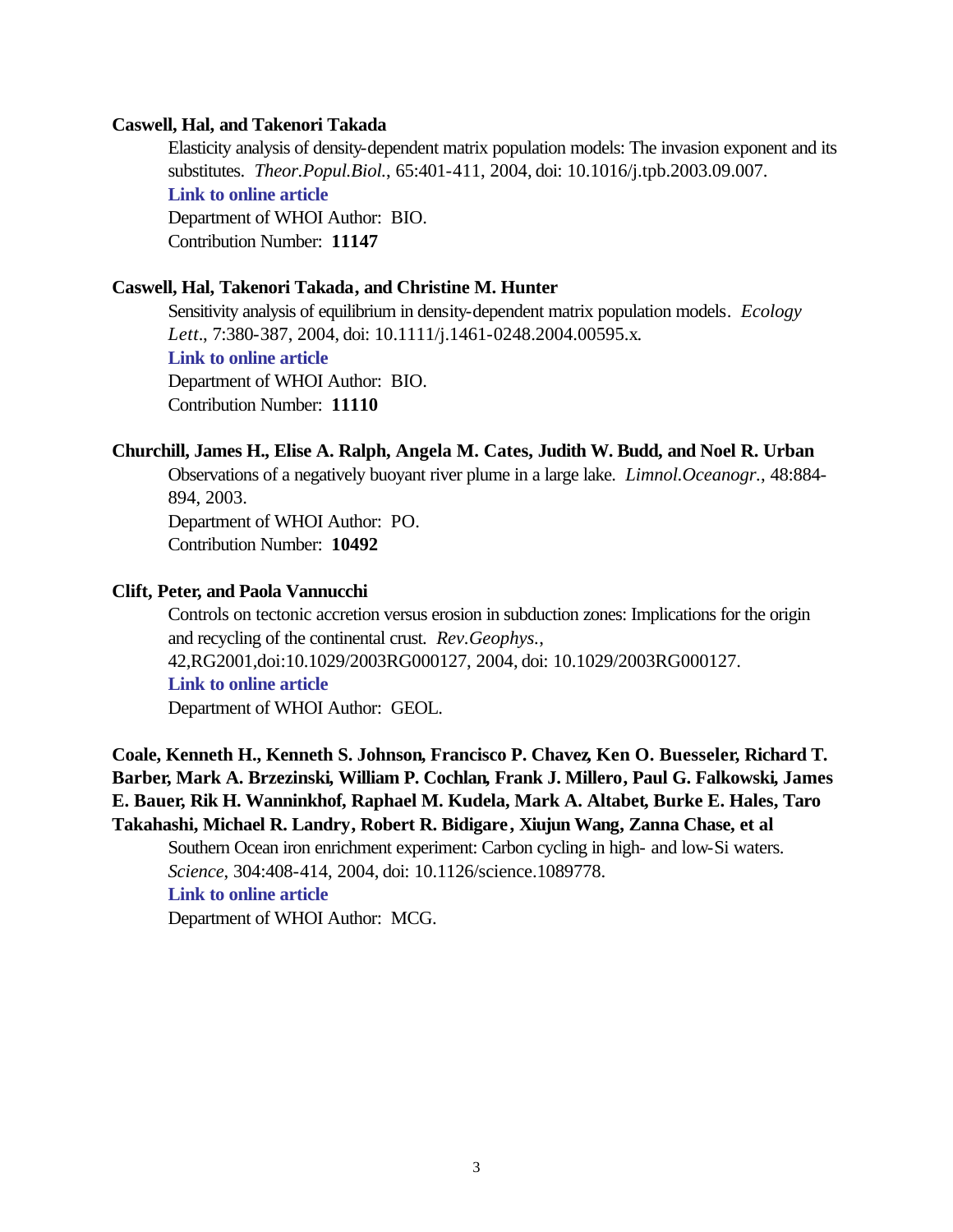# **Coates, Anthony G., Marie-Pierre Aubry, William A. Bergren, Laurel S. Colline, and Michael Kunk**

Early Neogene history of the Central American arc from Bocas del Toro, western Panama. *Geol.Soc.Amer.Bull.*, 115:271-287, 2003, doi: 10.1130/0016- 7606(2003)115<0271:ENHOTC>2.0.CO;2. **[Link to online article](http://dx.doi.org/10.1130/0016-7606(2003)115<0271:ENHOTC>2.0.CO;2)** Department of WHOI Author: GEOL.

#### **Cohen, Anne L., Struan R. Smith, Michael S. McCartney, and Jackie van Etten**

How brain corals record climate: An integration of skeletal structure, growth and chemistry of Diploria labyrinthiformis from Bermuda. *Mar.Ecol.Prog.Ser.*, 271:147-158, 2004. **[Link to online article](http://www.int-res.com/articles/meps2004/271/m271p147.pdf)** Department of WHOI Author: GEOL. Contribution Number: **11138**

# **Cormier, Marie-Helene , William B. F. Ryan, Anjana K. Shah, Wen Jin, Albert M. Bradley, and Dana R. Yoerger**

Waxing and waning volcanism along the East Pacific Rise on a millennium time scale. *Geology*, 31:633-636, 2003, doi: 10.1130/0091-7613(2003)031<0633:WAWVAT>2.0.CO;2.

# **[Link to online article](http://dx.doi.org/10.1130/0091-7613(2003)031<0633:WAWVAT>2.0.CO;2)**

Department of WHOI Author: AOPE.

# **Draut, Amy E., Peter D. Clift, David M. Chew, Matthew J. Cooper, Rex N. Taylor, and Robyn E. Hannigan**

Laurentian crustal recycling in the Ordovician Grampian Orogeny: Nd isotopic evidence from western Ireland. *Geol.Mag.*, 141:195-207, 2004, doi: 10.1017/S001675680400891X. **[Link to online article](http://dx.doi.org/10.1017/S001675680400891X)**

Department of WHOI Author: GEOL. Contribution Number: **11036**

#### **Eglinton, T. I., and D. J. Repeta**

Organic matter in the contemporary ocean. In: *Treatise on Geochemistry.* Henry Elderfield, ed. San Diego, CA: Elsevier, 6:145-180, 2003. Department of WHOI Author: MCG. Contribution Number: **10993**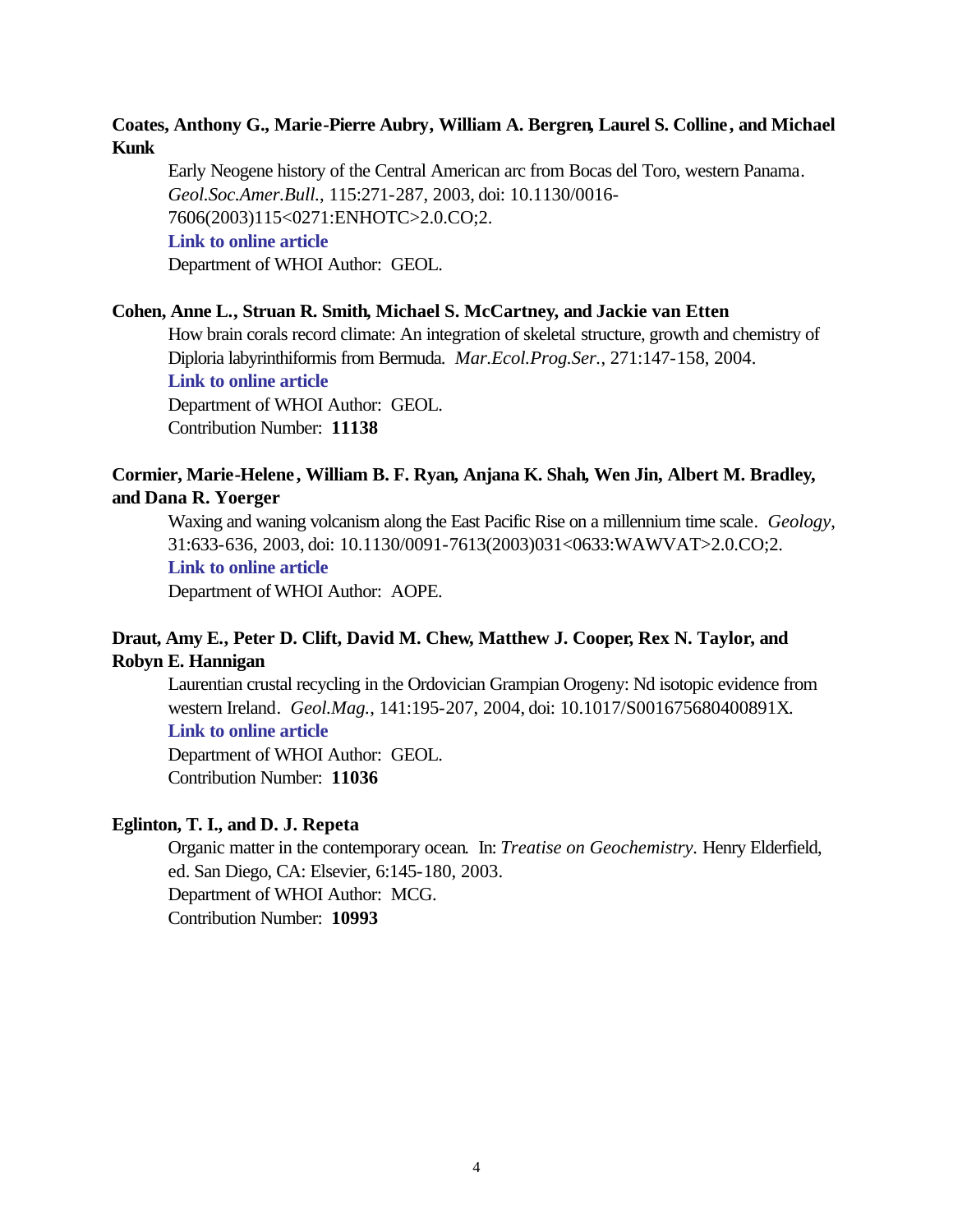### **Evans, Rob**

Just add more water. *Nature*, 429:356-357, 2004, doi: 10.1038/429356a. **[Link to online article](http://dx.doi.org/10.1038/429356a)** Department of WHOI Author: GEOL.

### **Fox-Kemper, Baylor**

Wind-driven barotropic gyre II: Effects of eddies and low interior viscosity. *J.Mar.Res.*, 62:195-232, 2004. Department of WHOI Author: PO.

# **Fox-Kemper, Baylor, and Joseph Pedlosky**

Wind-driven barotropic gyre I: Circulation control by eddy vorticity fluxes to an enhanced removal region. *J.Mar.Res.*, 62:169-193, 2004. Department of WHOI Author: PO. Contribution Number: **10927**

# **Freville, Helene , Bruno Colas, Miquel Riba, Hal Caswell, Agnes Mignot, Eric Inbert, and Isabelle Olivieri**

Spatial and temporal demographic variability in the endemic plant species *Centaurea corymbosa* (Asteraceae). *Ecology*, 85:694-703, 2004. **[Link to online article](http://www.esajournals.org/pdfserv/i0012-9658-085-03-0694.pdf)**

# Department of WHOI Author: BIO.

# **Frye, Daniel, Nelson Hogg, and Carl Wunsch**

A long duration mooring for ocean observation. *Sea Technol.*, 45(6):29-39, 2004. Department of WHOI Author: AOPE. PO.

#### **Gaetani, Glenn A.**

The influence of melt structure on trace element partitioning near the peridotite solidus. *Contrib.Mineral.Petrol.*, 147:511-527, 2004, doi: 10.1007/s00410-004-0575-1.

# **[Link to online article](http://dx.doi.org/10.1007/s00410-004-0575-1)**

Department of WHOI Author: GEOL. Contribution Number: **11153**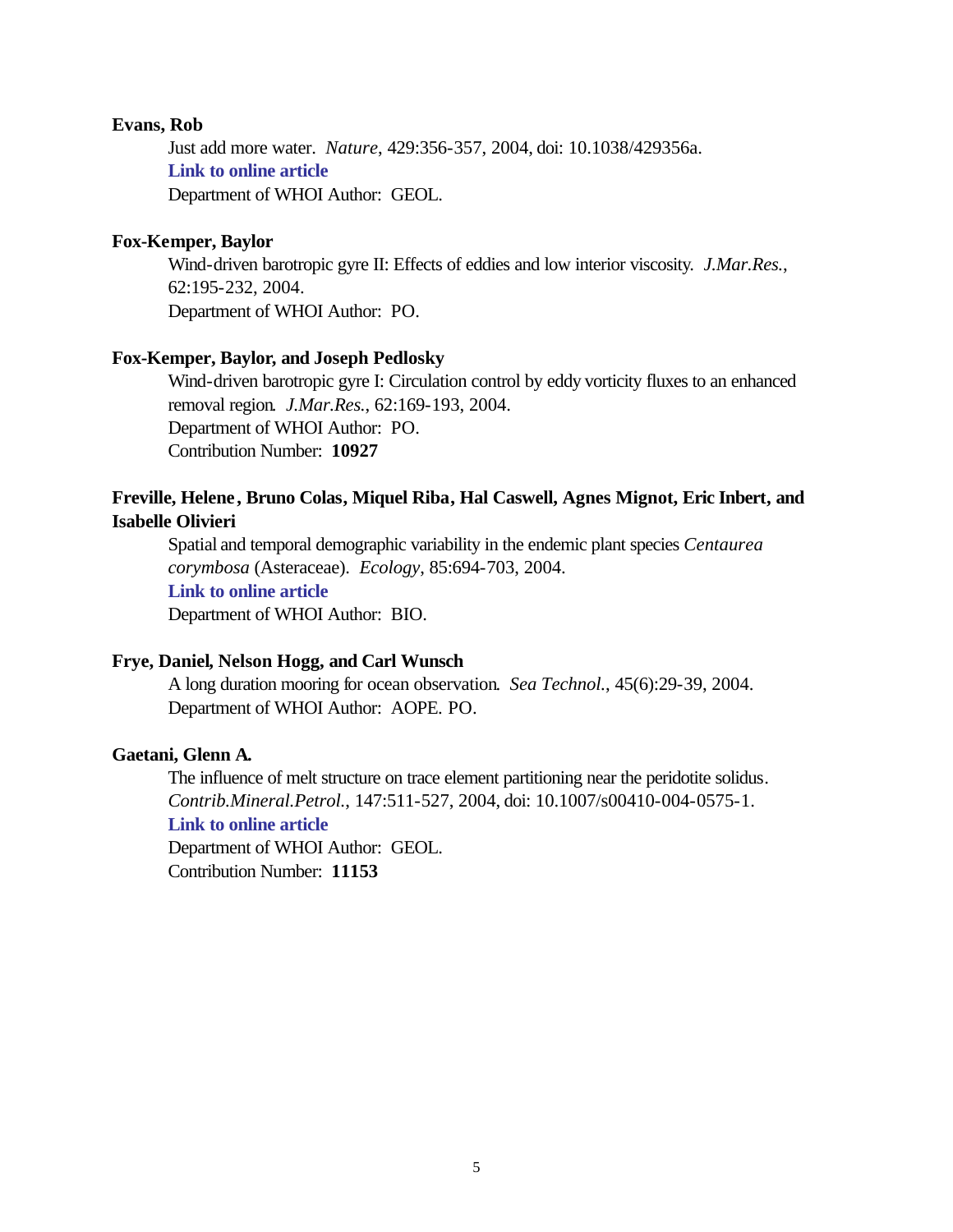# **Godard, Celine A. J., Roxanna M. Smolowitz, Joanna Y. Wilson, Roger S. Payne , and John J. Stegeman**

Induction of cetacean cytochrome P4501A1 by ß-naphthoflavone exposure of skin biopsy slices. *Toxicol.Sci.*, 80:268-275, 2004, doi: 10.1093/toxsci/kfh124. **[Link to online article](http://dx.doi.org/10.1093/toxsci/kfh124)** Department of WHOI Author: BIO. Contribution Number: **10980**

# **Hintz, Christopher J., G. Thomas Chandler, Joan M. Bernhard, Daniel C. McCorkle, Suzanne M. Havach, JessicaK. Blanks, and Timothy J. Shaw**

A physicochemically constrained seawater culturing system for production of benthic foraminifera. *Limnol.Oceanogr.:Methods*, 2:160-170, 2004. **[Link to online article](http://www.aslo.org/lomethods/free/2004/0160.pdf)** Department of WHOI Author: GEOL.

# **Hsu, Tian-Jian, and Philip L.-F. Liu**

Toward modeling turbulent suspension of sand in the nearshore. *J.Geophys.Res.*, 109,C06018,doi:10.1029/2003JC002240, 2004, doi: 10.1029/2003JC002240. **[Link to online article](http://dx.doi.org/10.1029/2003JC002240)** Department of WHOI Author: AOPE. Contribution Number: **11060**

# **Huggett, Robert J., John J. Stegeman, David S. Page, Keith R. Parker, Bruce Woodin, John S. Brown**

Biomarkers in fish from Prince William Sound and the Gulf of Alaska: 1999-2000. *Environ.Sci.Technol.*, 37:4043-4051, 2003, doi: 10.1021/es0342401. **[Link to online article](http://dx.doi.org/10.1021/es0342401)**

Department of WHOI Author: BIO.

# **Lynch, J. F., A. E. Newhall, B. Sperry, G. Gawarkiewicz, P. Tyack, C. S. Chiu, and P. Abbot**

Spatial and temporal variations in acoustic propagation characteristics at the New England shelfbreak front. *IEEE J.Oceanic Eng.*, 28:129-150, 2003, doi: 10.1109/JOE.2003.808833. **[Link to online article](http://dx.doi.org/10.1109/JOE.2003.808833)**

Department of WHOI Author: AOPE. BIO. Contribution Number: **10848**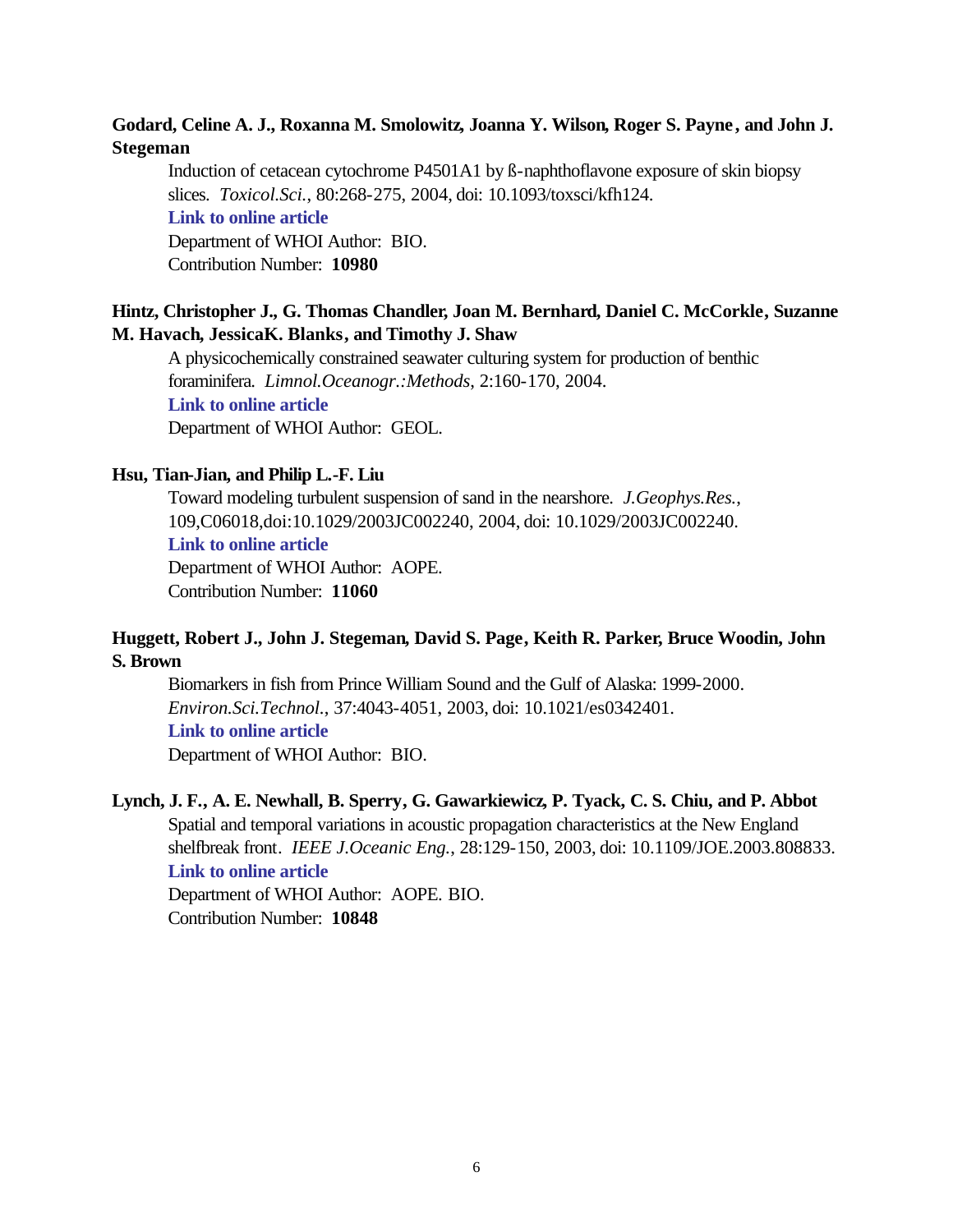## **MacDonald, Daniel G., and W. Rockwell Geyer**

Turbulent energy production and entrainment at a highly stratified estuarine front. *J.Geophys.Res.*, 109,C05004,doi:10.1029/2003JC002094, 2004, doi: 10.1029/2003JC002094. **[Link to online article](http://dx.doi.org/10.1029/2003JC002094)** Department of WHOI Author: AOPE.

Contribution Number: **11013**

#### **Marchal, Olivier, and Jerome Chappellaz**

On pre-industrial variations of atmospheric CO<sub>2</sub> [in French]. *C.R.Geosci.*, 336:691-699, 2004, doi: 10.1016/j.crte.2004.02.004. **[Link to online article](http://dx.doi.org/10.1016/j.crte.2004.02.004)** Department of WHOI Author: GEOL.

#### **McGuire, Jeffrey J.**

Immediate foreshock sequences of oceanic transform earthquakes on the East Pacific Rise. *Bull.Seismol.Soc.Am.*, 93:948-952, 2003. Department of WHOI Author: GEOL. Contribution Number: **10759**

#### **Morrison, J. Ruairidh**

In situ determination of the quantum yield of phytoplankton chlorophyll-? fluorescence: A simple algorithm, observations, and a model. *Limnol.Oceanogr.*, 48:618-631, 2003. Department of WHOI Author: BIO. Contribution Number: **10610**

# **Nixon, Scott X., Stephen Granger, Betty A. Buckley, Melissa Lamont, and Brenda Rowell**

A one hundred and seventeen year coastal water temperature record from Woods Hole, Massachusetts. *Estuaries*, 27:397-404, 2004. **[Link to online article](http://estuaries.olemiss.edu/journal/ESTU2004/ESTU2004_27_3_397_404.pdf)**

Department of WHOI Author: ADMIN.

# **Orphan, V. J., W. Ussler, III, T. H. Naehr, C. H. House, K. U. Hinrichs, and C. K. Paull**

Geological, geochemical, and microbiological heterogeneity of the seafloor around methane vents in the Eel River Basin, offshore California. *Chem.Geol.*, 205:265-289, 2004, doi: 10.1016/j.chemgeo.2003.12.035.

# **[Link to online article](http://dx.doi.org/10.1016/j.chemgeo.2003.12.035)**

Department of WHOI Author: GEOL.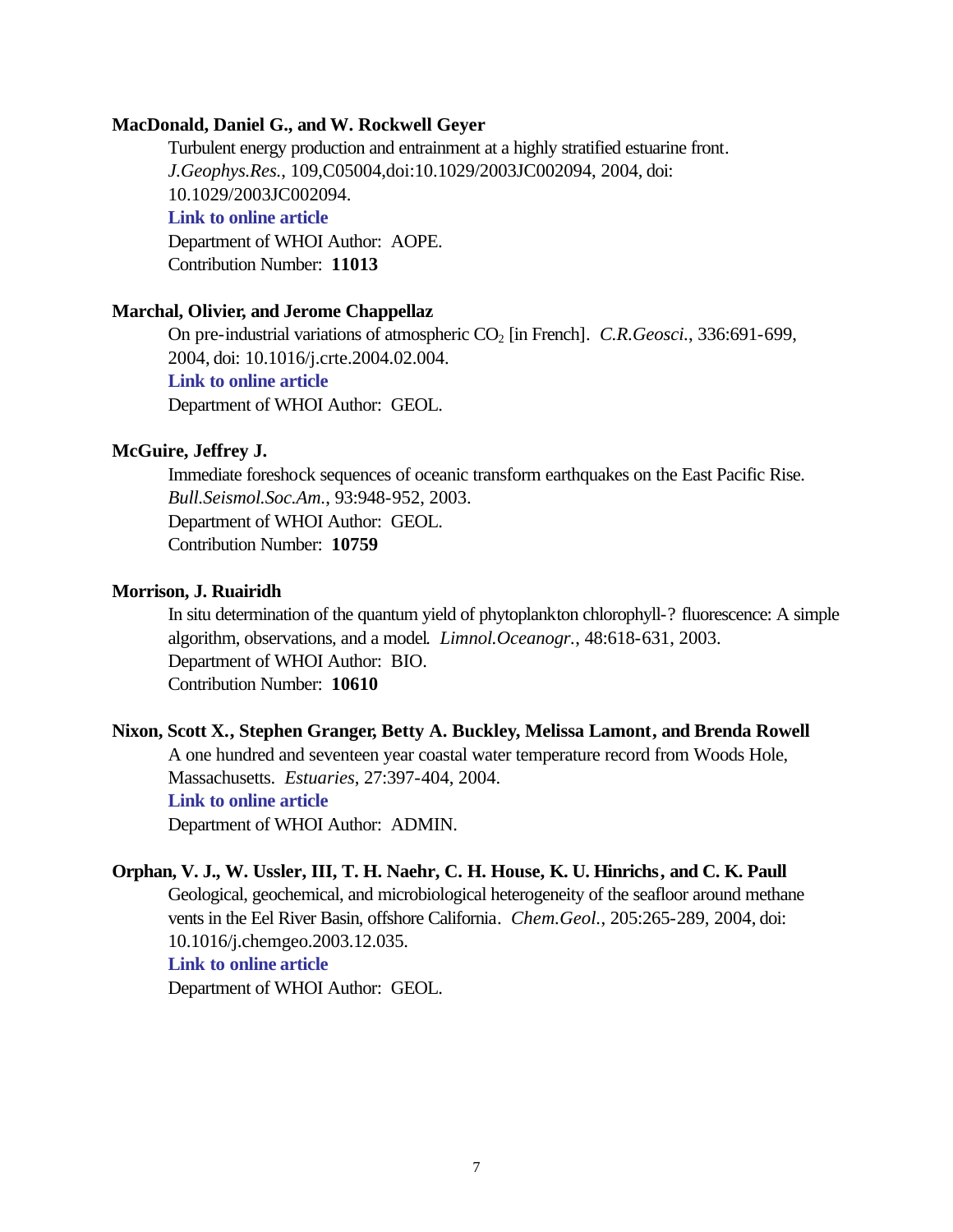#### **Pedlosky, Joseph**

Reply. *J.Phys.Oceanogr.*, 34:1791, 2004, doi: 10.1175/1520- 0485(2004)034<1791:R>2.0.CO;2. **[Link to online article](http://dx.doi.org/10.1175/1520-0485(2004)034<1791:R>2.0.CO;2)** Department of WHOI Author: PO.

## **Pizarro, Oscar, and Hanumant Singh**

Toward large-area mosaicing for underwater scientific applications. *IEEE J.Oceanic Eng.*, 28:651-672, 2003, doi: 10.1109/JOE.2003.819154.

# **[Link to online article](http://dx.doi.org/10.1109/JOE.2003.819154)**

Department of WHOI Author: AOPE. Contribution Number: **10724**

# **Raymo, M. E., D. W. Oppo, B. P. Flower, D. A. Hodell, J. F. McManus, K. A. Venz, K. F. Kleiven, and K. McIntyre**

Stability of North Atlantic waters masses in face of pronounced climate variability during the Pleistocene. *Paleoceanography*, 19,PA2008,doi:10.1029/2003PA000921, 2004, doi: 10.1029/2003PA000921.

### **[Link to online article](http://dx.doi.org/10.1029/2003PA000921)**

Department of WHOI Author: GEOL.

# **Rengefors, K., K. C. Ruttenberg, C. L. Haupert, C. Taylor, B. L. Howes, D. M. Anderson**

Experimental investigation of taxon-specific response of alkaline phosphatase activity in natural freshwater phytoplankton. *Limnol.Oceanogr.*, 48:1167-1175, 2003. Department of WHOI Author: BIO. MCG.

Contribution Number: **10858**

# **Rouxel, Olivier, Yves Fouquet, and Joan N. Ludden**

Copper isotope systematics of the Lucky Strike, Rainbow, and Logatchev sea-floor hydrothermal fields on the Mid-Atlantic Ridge. *Econ.Geol.*, 99:585-600, 2004. Department of WHOI Author: MCG.

# **Schmitz, Birger, Bernhard Peucker-Ehrenbrink, Claus Heilmann-Clausen, Goran Aberg, Frank Asaro, and Cin-Ty A. Lee**

Basaltic explosive volcanism, but no comet impact, at the Paleocene-Eocene boundary: Highresolution chemical and isotope records from Egypt, Spain and Denmark. *Earth Planet.Sci.Lett.*, 225:1-17, 2004, doi: 10.1016/j.epsl.2004.06.017.

#### **[Link to online article](http://dx.doi.org/10.1016/j.epsl.2004.06.017)**

Department of WHOI Author: MCG. Contribution Number: **11159**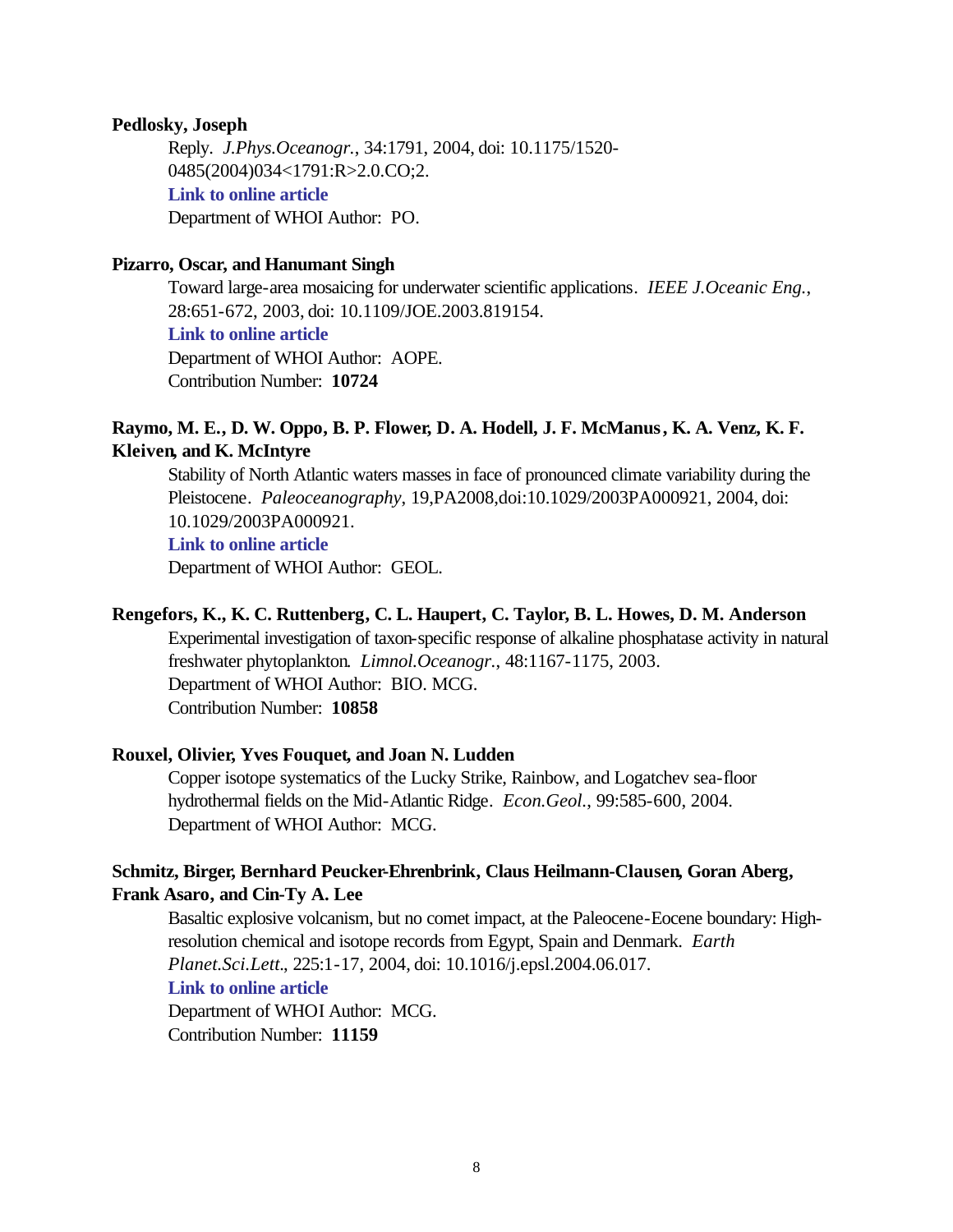## **Shearman, R. Kipp, and Steven J. Lentz**

Observations of tidal variablity on the New England shelf. *J.Geophys.Res.*, 109,C06010,doi:10.1029/2003JC001972, 2004, doi: 10.1029/2003JC001972. **[Link to online article](http://dx.doi.org/10.1029/2003JC001972)** Department of WHOI Author: PO. Contribution Number: **10966**

# **Singh, Hanumant, Ali Can, Ryan Eustice, Steve Lerner, Neil McPhee, Oscar Pizarro, and Chris Roman**

Seabed AUV offers new platform for high-resolution imaging. *Eos*, 85:289,294-295, 2004. Department of WHOI Author: AOPE.

#### **Sperry, Brian, James F. Lynch, Glen Gawarkiewicz, Ching-Sang Chiu, and Arthur Newhall**

Characteristics of acoustic propagation to the eastern vertical line array receiver during the summer of 1996 New England Shelfbreak PRIMER experiment. *IEEE J.Oceanic Eng.*, 28:729-749, 2003, doi: 10.1109/JOE.2003.819153.

#### **[Link to online article](http://dx.doi.org/10.1109/JOE.2003.819153)**

Department of WHOI Author: AOPE. Contribution Number: **10947**

#### **Stanton, Timothy K., D. Benjamin Reeder, and J. Michael Jech**

Inferring fish orientation from broadband-acoustic echoes. *ICES J.Mar.Sci.*, 60:524-531, 2003, doi: 10.1016/S1054-3139(03)00032-8. **[Link to online article](http://dx.doi.org/10.1016/S1054-3139(03)00032-8)**

Department of WHOI Author: AOPE. Contribution Number: **10788**

# **Tarrant, A. M., M. J. Atkinson, and S. Atkinson**

Effects of steroidal estrogens on coral growth and reproduction. *Mar.Ecol.Prog.Ser.*, 269:121-129, 2004. **[Link to online article](http://www.int-res.com/articles/meps2004/269/m269p121.pdf)** Department of WHOI Author: BIO.

# **Walsh, Joseph B., and Wenlu L. Zhu**

Sliding of a rough surface under oblique loading. *J.Geophys.Res.*, 109,B05208,doi:10.1029/2004JB003027, 2004, doi: 10.1029/2004JB003027. **[Link to online article](http://dx.doi.org/10.1029/2004JB003027)** Department of WHOI Author: GEOL.